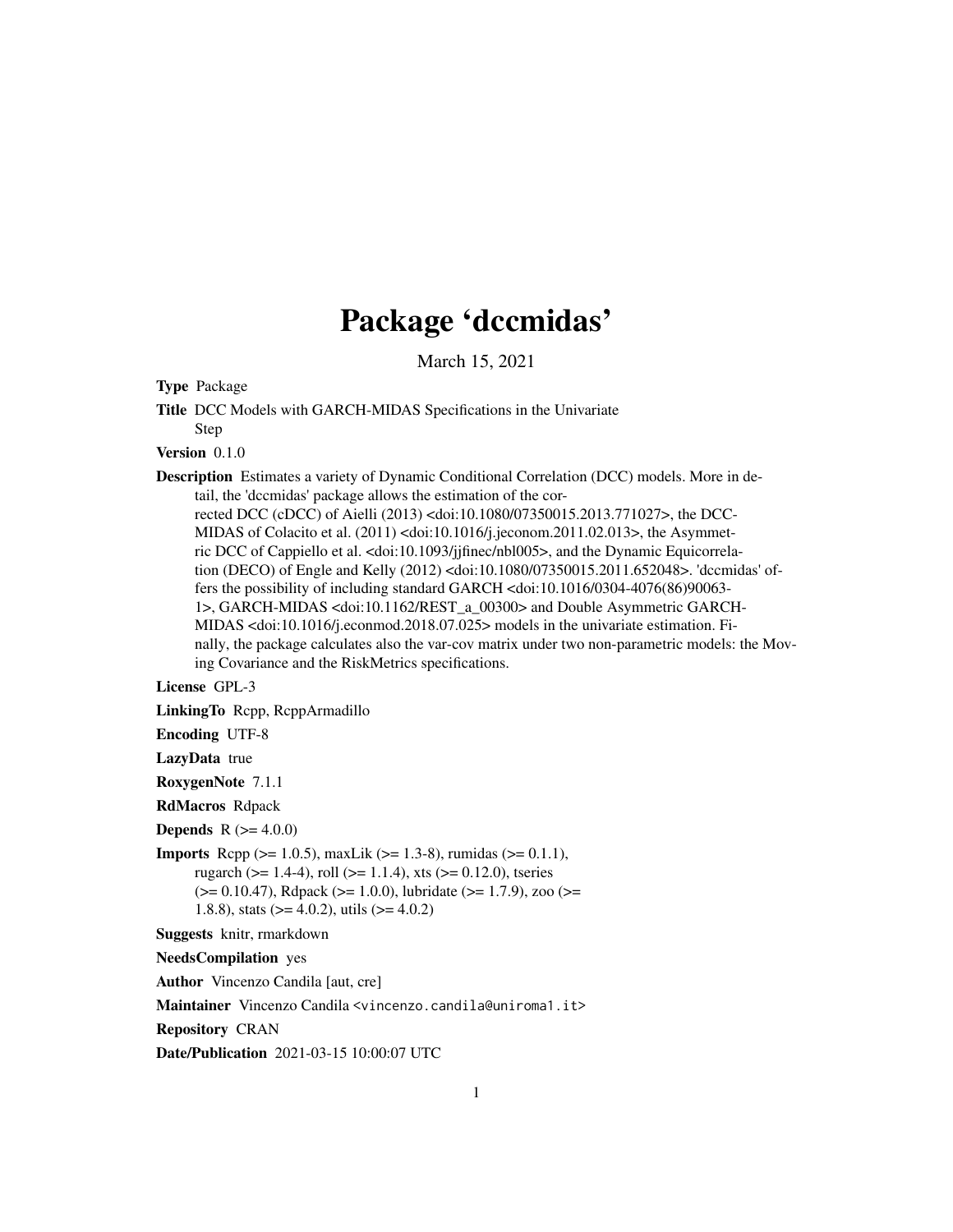## <span id="page-1-0"></span>R topics documented:

| Index |              |  |  |  |  |  |  |  |  |  |  |  |  |  |  |  |  |  |
|-------|--------------|--|--|--|--|--|--|--|--|--|--|--|--|--|--|--|--|--|
|       |              |  |  |  |  |  |  |  |  |  |  |  |  |  |  |  |  |  |
|       |              |  |  |  |  |  |  |  |  |  |  |  |  |  |  |  |  |  |
|       |              |  |  |  |  |  |  |  |  |  |  |  |  |  |  |  |  |  |
|       |              |  |  |  |  |  |  |  |  |  |  |  |  |  |  |  |  |  |
|       |              |  |  |  |  |  |  |  |  |  |  |  |  |  |  |  |  |  |
|       | ftse $100$ 7 |  |  |  |  |  |  |  |  |  |  |  |  |  |  |  |  |  |
|       |              |  |  |  |  |  |  |  |  |  |  |  |  |  |  |  |  |  |
|       |              |  |  |  |  |  |  |  |  |  |  |  |  |  |  |  |  |  |
|       |              |  |  |  |  |  |  |  |  |  |  |  |  |  |  |  |  |  |

cov\_eval *Var-cov matrix evaluation*

#### Description

Evaluates the estimated var-cov matrix H\_t with respect to a covariance proxy, under different robust loss functions (Laurent et al. 2013). The losses considered are also used in Amendola et al. (2020).

#### Usage

 $cov\_eval(H_t, cov\_proxy = NULL, r_t = NULL, loss = "FROB")$ 

#### Arguments

| $H_t$     | Estimated covariance matrix, formatted as array                                                                                                                                                                  |
|-----------|------------------------------------------------------------------------------------------------------------------------------------------------------------------------------------------------------------------|
| cov_proxy | <b>optional</b> Covariance matrix, formatted as array                                                                                                                                                            |
| $r_t$     | <b>optional</b> List of daily returns used to calculate H <sub>_t</sub> . If parameter 'cov_proxy'<br>is not provided, then $r_t$ must be included. In this case, a (noise) proxy will be<br>automatically used  |
| loss      | Robust loss function to use. Valid choices are: "FROB" for Frobenius (by de-<br>fault), "SFROB" for Squared Frobenius, "EUCL" for Euclidean, "QLIKE" for<br><b>QLIKE</b> and "RMSE" for Root Mean Squared Errors |

#### Value

The value of the loss for each  $t$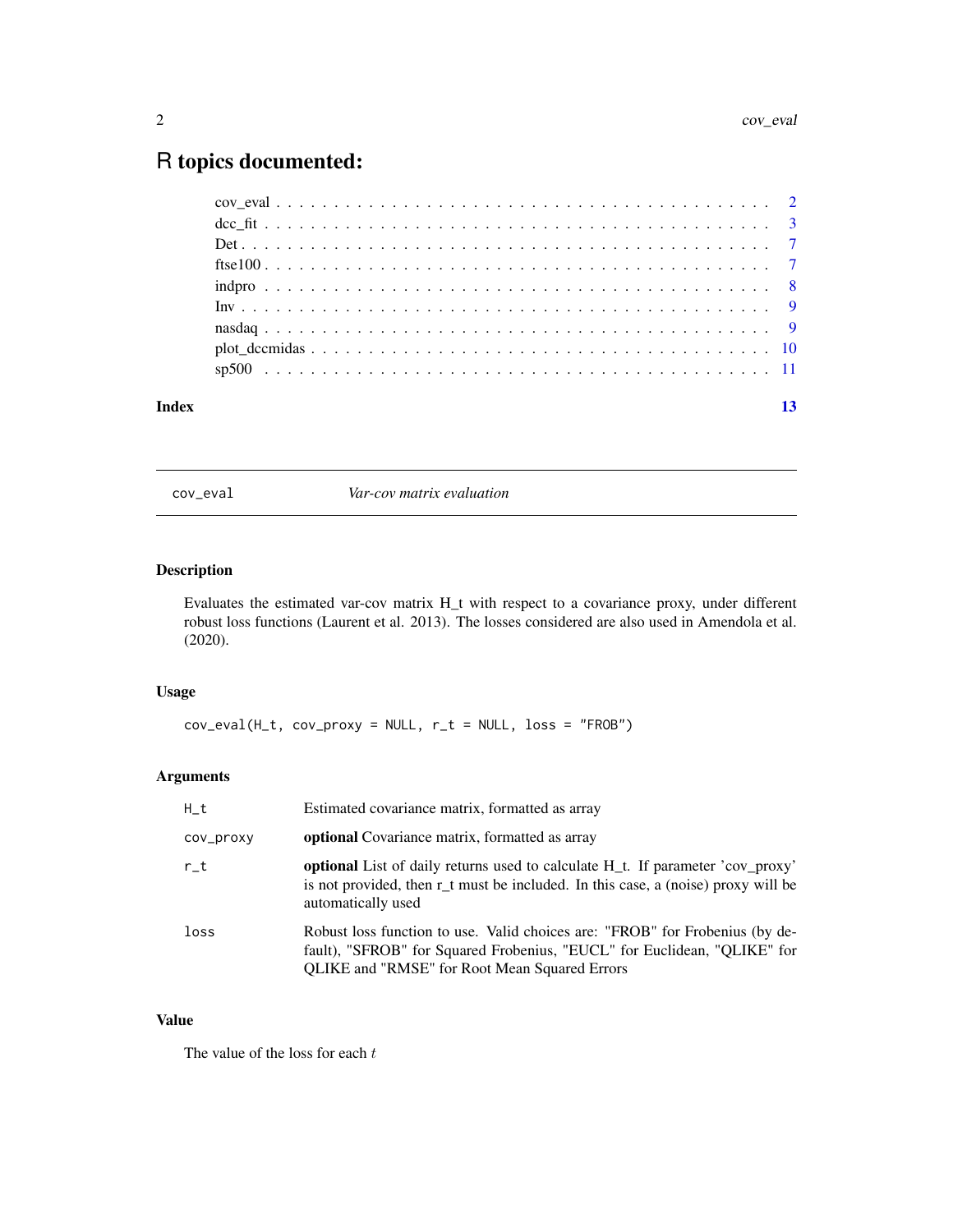#### <span id="page-2-0"></span> $\frac{dcc_{\text{r}}}{dt}$  3

#### References

Amendola A, Braione M, Candila V, Storti G (2020). "A Model Confidence Set approach to the combination of multivariate volatility forecasts." *International Journal of Forecasting*, 36(3), 873 - 891. doi: [10.1016/j.ijforecast.2019.10.001.](https://doi.org/10.1016/j.ijforecast.2019.10.001)

Laurent S, Rombouts JV, Violante F (2013). "On loss functions and ranking forecasting performances of multivariate volatility models." *Journal of Econometrics*, 173(1), 1–10. doi: [10.1016/](https://doi.org/10.1016/j.jeconom.2012.08.004) [j.jeconom.2012.08.004.](https://doi.org/10.1016/j.jeconom.2012.08.004)

#### Examples

```
require(xts)
# open to close daily log-returns
r_t_s<-log(sp500['2010/2019'][,3])-log(sp500['2010/2019'][,1])
r_t_n<-log(nasdaq['2010/2019'][,3])-log(nasdaq['2010/2019'][,1])
r_t_f<-log(ftse100['2010/2019'][,3])-log(ftse100['2010/2019'][,1])
db_m<-merge.xts(r_t_s,r_t_n,r_t_f)
db_m<-db_m[complete.cases(db_m),]
colnames(db_m)<-c("S&P500","NASDAQ","FTSE100")
# list of returns
r_t<-list(db_m[,1],db_m[,2],db_m[,3])
# estimation
K_c < -144N_c<-36
cdcc_est<-dcc_fit(r_t,univ_model="sGARCH",distribution="norm",
corr_model="DCCMIDAS",N_c=N_c,K_c=K_c)
cov_eval(cdcc_est$H_t,r_t=r_t)[(K_c+1):dim(cdcc_est$H_t)[3]]
```
<span id="page-2-1"></span>dcc\_fit *DCC fit (first and second steps)*

#### Description

Obtains the estimation of a variety of DCC models, using as univariate models both GARCH and GARCH-MIDAS specifications.

#### Usage

```
dcc_fit(
  r_t,
  univ_model = "sGARCH",
 distribution = "norm",
 MV = NULL,
 K = NULL,corr_model = "cDCC",
  lag_fun = "Beta",
```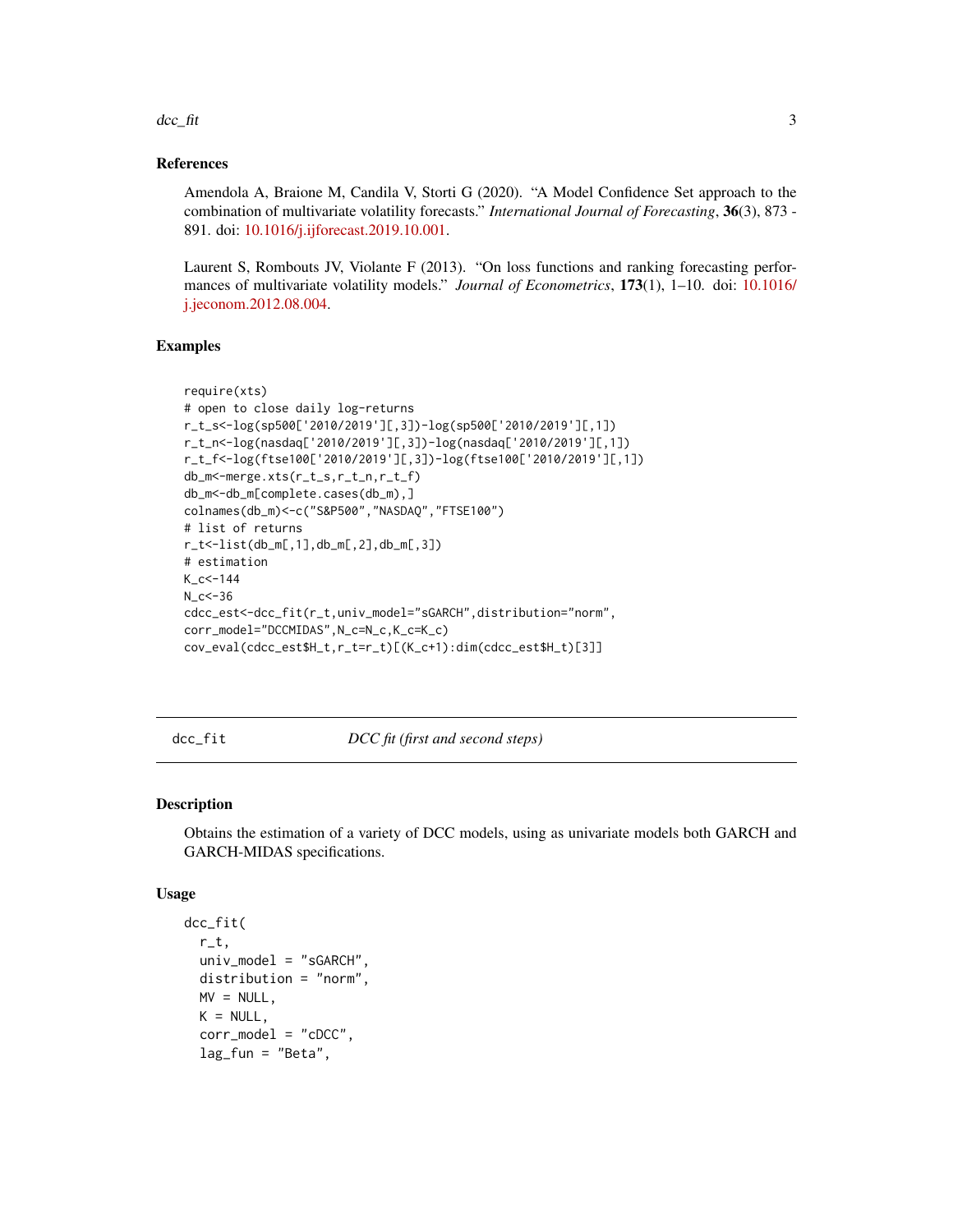<span id="page-3-0"></span>
$$
N_{C} = NULL,K_{C} = NULL
$$

#### Arguments

| $r_t$        | List of daily returns on which estimate a DCC model. Each daily return must be<br>an 'xts' object. Note that the sample period of the returns should be the same.<br>Otherwise, a merge is performed                                                                                                                                                                                                                                            |
|--------------|-------------------------------------------------------------------------------------------------------------------------------------------------------------------------------------------------------------------------------------------------------------------------------------------------------------------------------------------------------------------------------------------------------------------------------------------------|
| univ_model   | Specification of the univariate model. Valid choices are: some of the specifica-<br>tions used in the rugarch (ugarchspec) and rumidas (ugmfit) packages. More<br>in detail, the models coming from rugarch are: model Valid models (currently<br>implemented) are 'sGARCH', 'eGARCH', 'gjrGARCH', 'iGARCH', and 'cs-<br>GARCH'. The models implemented from rumidas are: 'GM_skew','GM_noskew',<br>'DAGM_skew', and 'DAGM_noskew'              |
| distribution | optional Distribution chosen for the univariate estimation. Valid choices are:<br>"norm" (by default) and "std", respectively, for the Normal and Student's t dis-<br>tributions                                                                                                                                                                                                                                                                |
| <b>MV</b>    | optional MIDAS variable to include in the univariate estimation, if the model<br>specificied is a GARCH-MIDAS (GM, Engle et al. (2013)) or a Double Asym-<br>metric GM (DAGM, Engle et al. (2013)). In the case of MIDAS-based models,<br>please provide a list of the MIDAS variables obtained from the mv_into_mat<br>function. If the same MV variable is used, then provide always a list, with the<br>same (transformed) variable repeated |
| К            | optional The number of lagged realization of MV variable to use, if 'univ_model'<br>has a MIDAS term                                                                                                                                                                                                                                                                                                                                            |
| corr_model   | Correlation model used. Valid choices are: "cDCC" (the corrected DCC of<br>Aielli (2013)), "aDCC" (the asymmetric DCC model of Cappiello et al. (2006)),<br>"DECO" (Dynamic equicorrelation of Engle and Kelly (2012)), and "DCCMI-<br>DAS" (the DCC-MIDAS of Colacito et al. (2011)). By detault, it is "cDCC"                                                                                                                                 |
| lag_fun      | optional. Lag function to use. Valid choices are "Beta" (by default) and "Al-<br>mon", for the Beta and Exponential Almon lag functions, respectively, if 'univ_model'<br>has a MIDAS term and/or if 'corr_model' is "DCCMIDAS"                                                                                                                                                                                                                 |
| $N_{C}$      | optional Number of (lagged) realizations to use for the standarized residuals<br>forming the long-run correlation, if 'corr_model' is "DCCMIDAS"                                                                                                                                                                                                                                                                                                |
| $K_{-}c$     | optional Number of (lagged) realizations to use for the long-run correlation, if<br>'corr_model' is "DCCMIDAS"                                                                                                                                                                                                                                                                                                                                  |

#### Details

Function dcc\_fit implements the two-steps estimation of the DCC models. In the first step, a variety of univariate models are considered. These models can be selected using for the parameter 'univ\_model' one of the following choices: 'sGARCH' (standard GARCH of Bollerslev (1986)), 'eGARCH' of Nelson (1991), 'gjrGARCH' of Glosten et al. (1993), 'iGARCH' (Integrated GARCH of Engle and Bollerslev (1986)), 'csGARCH' (the Component GARCH of Engle and Lee (1999)), 'GM\_noskew' and 'GM\_skew' (the GARCH-MIDAS model of Engle et al. (2013), respectively, without and with the asymmetric term in the short-run component), and 'DAGM\_noskew'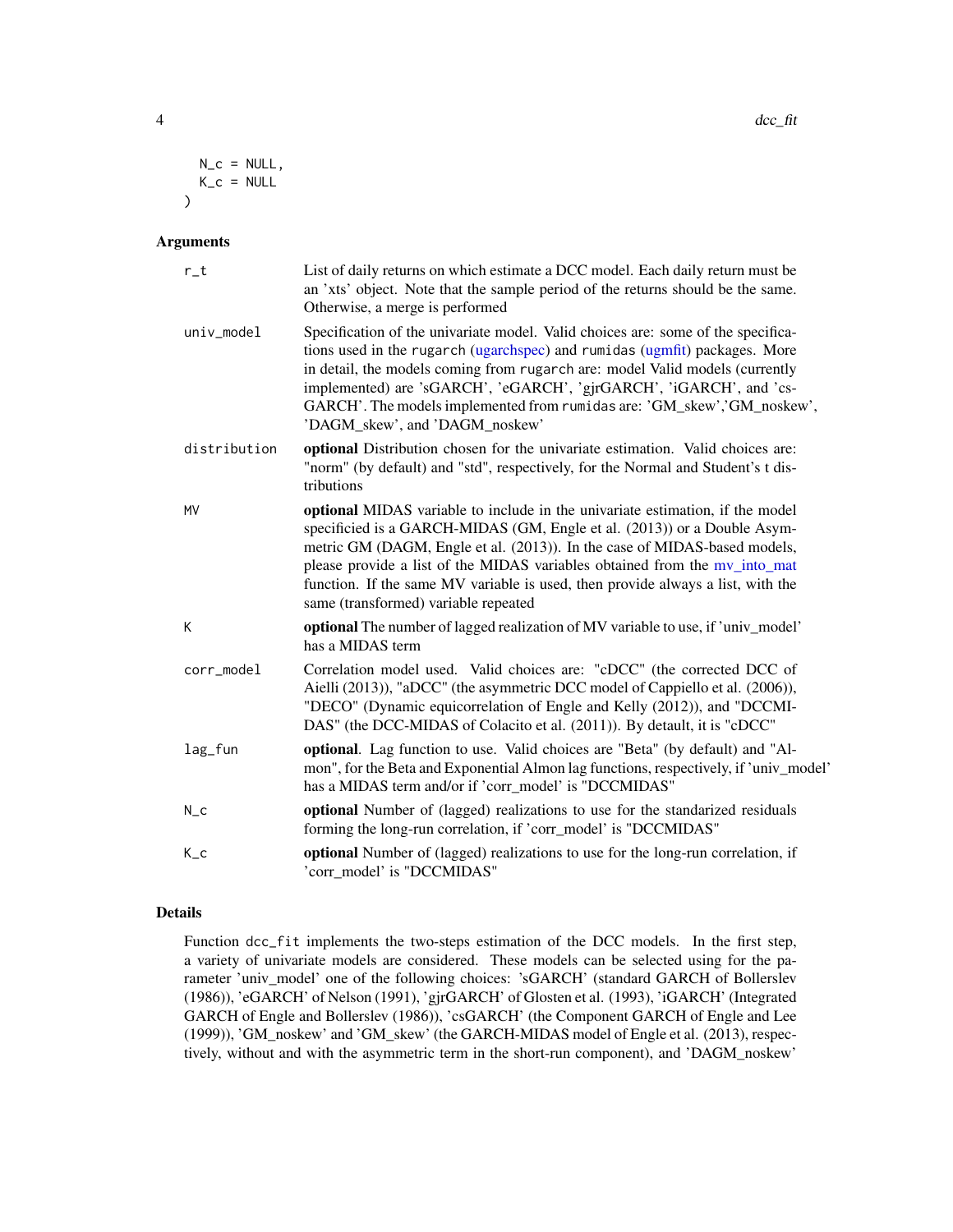#### <span id="page-4-0"></span> $\frac{dcc_{\text{r}}}{dt}$  5

and 'DAGM\_skew' (the Double Asymmetric GARCH-MIDAS model of Amendola et al. (2019), respectively, without and with the asymmetric term in the short-run component).

#### Value

dcc\_fit returns an object of class 'dccmidas'. The function [summary.dccmidas](#page-0-0) can be used to print a summary of the results. Moreover, an object of class 'dccmidas' is a list containing the following components:

- assets: Names of the assets considered.
- model: Univariate model used in the first step.
- est\_univ\_model: List of matrixes of estimated coefficients of the univariate model, with the QML (Bollerslev and Wooldridge 1992) standard errors.
- corr\_coef\_mat: Matrix of estimated coefficients of the correlation model, with the QML standard errors.
- mult\_model: Correlation model used in the second step.
- obs: The number of daily observations used for the estimation.
- period: The period of the estimation.
- H\_t: Conditional covariance matrix, reported as an array.
- R\_t: Conditional correlation matrix, reported as an array.
- R\_t\_bar: Conditional long-run correlation matrix, reported as an array, if the correlation matrix includes a MIDAS specification.
- est time: Time of estimation.
- Days: Days of the sample period.
- llk: The value of the log-likelihood (for the second step) at the maximum.

#### References

Aielli GP (2013). "Dynamic conditional correlation: on properties and estimation." *Journal of Business & Economic Statistics*, 31(3), 282–299. doi: [10.1080/07350015.2013.771027.](https://doi.org/10.1080/07350015.2013.771027)

Amendola A, Candila V, Gallo GM (2019). "On the asymmetric impact of macro–variables on volatility." *Economic Modelling*, 76, 135–152. doi: [10.1016/j.econmod.2018.07.025.](https://doi.org/10.1016/j.econmod.2018.07.025)

Bollerslev T (1986). "Generalized autoregressive conditional heteroskedasticity." *Journal of Econometrics*, 31(3), 307–327. doi: [10.1016/03044076\(86\)900631.](https://doi.org/10.1016/0304-4076(86)90063-1)

Bollerslev T, Wooldridge JM (1992). "Quasi-maximum likelihood estimation and inference in dynamic models with time-varying covariances." *Econometric Reviews*, 11, 143–172. doi: [10.1080/](https://doi.org/10.1080/07474939208800229) [07474939208800229.](https://doi.org/10.1080/07474939208800229)

Cappiello L, Engle RF, Sheppard K (2006). "Asymmetric dynamics in the correlations of global equity and bond returns." *Journal of Financial Econometrics*, 4(4), 537–572. doi: [10.1093/jjfinec/](https://doi.org/10.1093/jjfinec/nbl005) [nbl005.](https://doi.org/10.1093/jjfinec/nbl005)

Colacito R, Engle RF, Ghysels E (2011). "A component model for dynamic correlations." *Journal*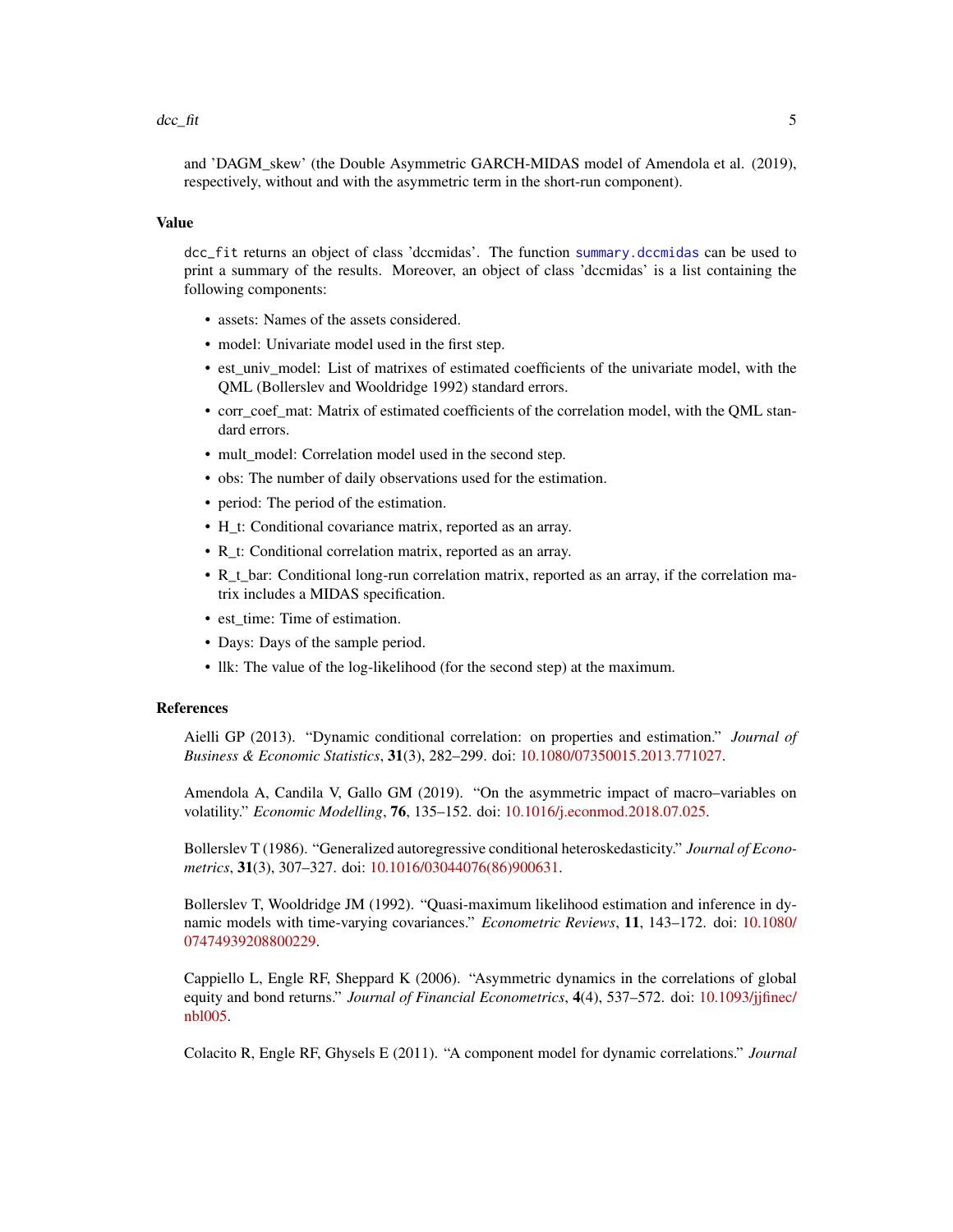*of Econometrics*, 164(1), 45–59. doi: [10.1016/j.jeconom.2011.02.013.](https://doi.org/10.1016/j.jeconom.2011.02.013)

Engle R, Kelly B (2012). "Dynamic equicorrelation." *Journal of Business & Economic Statistics*, 30(2), 212–228. doi: [10.1080/07350015.2011.652048.](https://doi.org/10.1080/07350015.2011.652048)

Engle RF, Bollerslev T (1986). "Modelling the persistence of conditional variances." *Econometric Reviews*, 5(1), 1–50. doi: [10.1080/07474938608800095.](https://doi.org/10.1080/07474938608800095)

Engle RF, Ghysels E, Sohn B (2013). "Stock market volatility and macroeconomic fundamentals." *Review of Economics and Statistics*, 95(3), 776–797. doi: [10.1162/REST\\_a\\_00300.](https://doi.org/10.1162/REST_a_00300)

Engle RF, Lee GJ (1999). "A Long-run and Short-run Component Model of Stock Return Volatility." In Engle RF, White H (eds.), *Cointegration, Causality, and Forecasting: A Festschrift in Honor of Clive W. J. Granger*, 475–497. Oxford University Press, Oxford.

Glosten LR, Jagannathan R, Runkle DE (1993). "On the relation between the expected value and the volatility of the nominal excess return on stocks." *The Journal of Finance*, 48(5), 1779–1801. doi: [10.1111/j.15406261.1993.tb05128.x.](https://doi.org/10.1111/j.1540-6261.1993.tb05128.x)

Nelson DB (1991). "Conditional heteroskedasticity in asset returns: A new approach." *Econometrica*, 59, 347–370. doi: [10.2307/2938260.](https://doi.org/10.2307/2938260)

#### Examples

```
require(xts)
# open to close daily log-returns
r_t_s<-log(sp500['2005/2008'][,3])-log(sp500['2005/2008'][,1])
r_t_n<-log(nasdaq['2005/2008'][,3])-log(nasdaq['2005/2008'][,1])
r_t_f<-log(ftse100['2005/2008'][,3])-log(ftse100['2005/2008'][,1])
db_m<-merge.xts(r_t_s,r_t_n,r_t_f)
db_m<-db_m[complete.cases(db_m),]
colnames(db_m)<-c("S&P500","NASDAQ","FTSE100")
# list of returns
r_t<-list(db_m[,1],db_m[,2],db_m[,3])
# MV transformation (same MV for all the stocks)
require(rumidas)
mv_m<-mv_into_mat(r_t[[1]],diff(indpro),K=12,"monthly")
# list of MV
MV<-list(mv_m,mv_m,mv_m)
# estimation
K_cc<-144
N_{C} < -36dccmidas_est<-dcc_fit(r_t,univ_model="GM_noskew",distribution="norm",
MV=MV,K=12,corr_model="DCCMIDAS",N_c=N_c,K_c=K_c)
dccmidas_est
summary.dccmidas(dccmidas_est)
```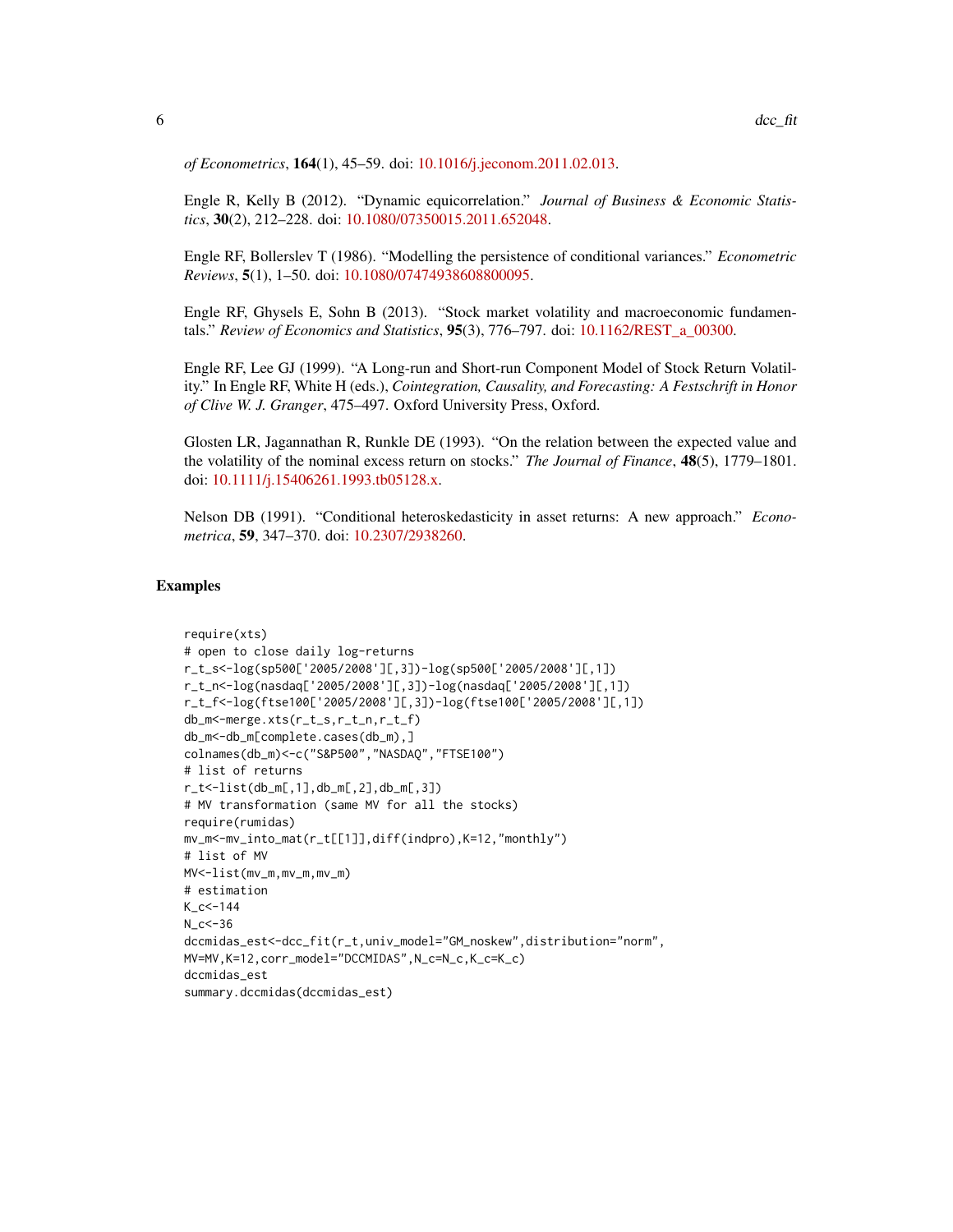<span id="page-6-0"></span>

#### Description

Calculates the determinant of a numeric matrix.

#### Usage

 $Det(x)$ 

#### Arguments

x a numeric matrix

#### Value

The determinant of x.

#### Examples

x<-matrix(sample(1:25,25,replace=TRUE),ncol=5) Det(x)

| ftse100 | FTSE 100 data |  |
|---------|---------------|--|

#### Description

Daily data on FTSE 100 collected from the realized library of the Oxford-Man Institute (Heber et al. 2009).

#### Usage

data(ftse100)

#### Format

An object of class "xts".

#### Details

ftse100 includes the open price (open\_price), the realized variance (rv5), and the close price (close\_price). The realized variance has been calculated using intradaily intervals of five minutes (Andersen and Bollerslev 1998).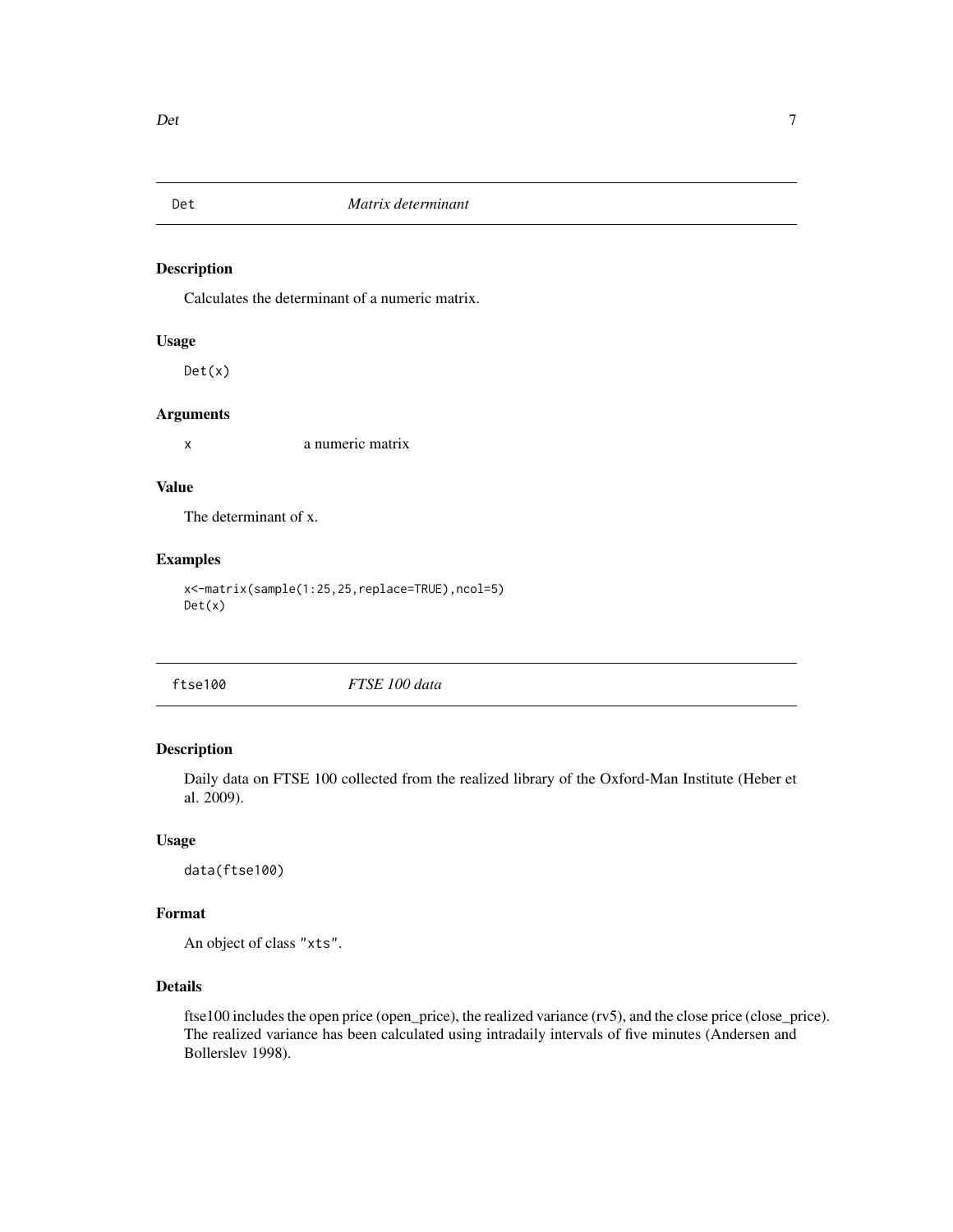#### <span id="page-7-0"></span>Source

Realized library of the [Oxford-Man Institute](https://realized.oxford-man.ox.ac.uk/data/download)

#### References

Andersen TG, Bollerslev T (1998). "Answering the Skeptics: Yes, Standard Volatility Models do Provide Accurate Forecasts." *International Economic Review*, 39, 885–905. doi: [10.2307/2527343.](https://doi.org/10.2307/2527343)

Heber G, Lunde A, Shephard N, Sheppard K (2009). "OMI's realised library, version 0.1." Oxford– Man Institute, University of Oxford.

#### Examples

head(ftse100) summary(ftse100)

indpro *Monthly U.S. Industrial Production*

#### **Description**

Monthly data on the U.S. Industrial Production index (IP, index 2012=100, seasonally adjusted) collected from the Federal Reserve Economic Data (FRED) archive. The IP has been used as MIDAS term in different contributions (see, for instance, Engle et al. (2013), Conrad and Loch (2015), and Amendola et al. (2017)).

#### Usage

data(indpro)

#### Format

An object of class "xts".

#### Source

Archive of the Federal Reserve Economic Data [\(FRED\)](https://fred.stlouisfed.org/series/INDPRO)

#### References

Amendola A, Candila V, Scognamillo A (2017). "On the influence of US monetary policy on crude oil price volatility." *Empirical Economics*, 52(1), 155–178. doi: [10.1007/s0018101610695.](https://doi.org/10.1007/s00181-016-1069-5)

Conrad C, Loch K (2015). "Anticipating Long-Term Stock Market Volatility." *Journal of Applied Econometrics*, 30(7), 1090–1114. doi: [10.1002/jae.2404.](https://doi.org/10.1002/jae.2404)

Engle RF, Ghysels E, Sohn B (2013). "Stock market volatility and macroeconomic fundamentals." *Review of Economics and Statistics*, 95(3), 776–797. doi: [10.1162/REST\\_a\\_00300.](https://doi.org/10.1162/REST_a_00300)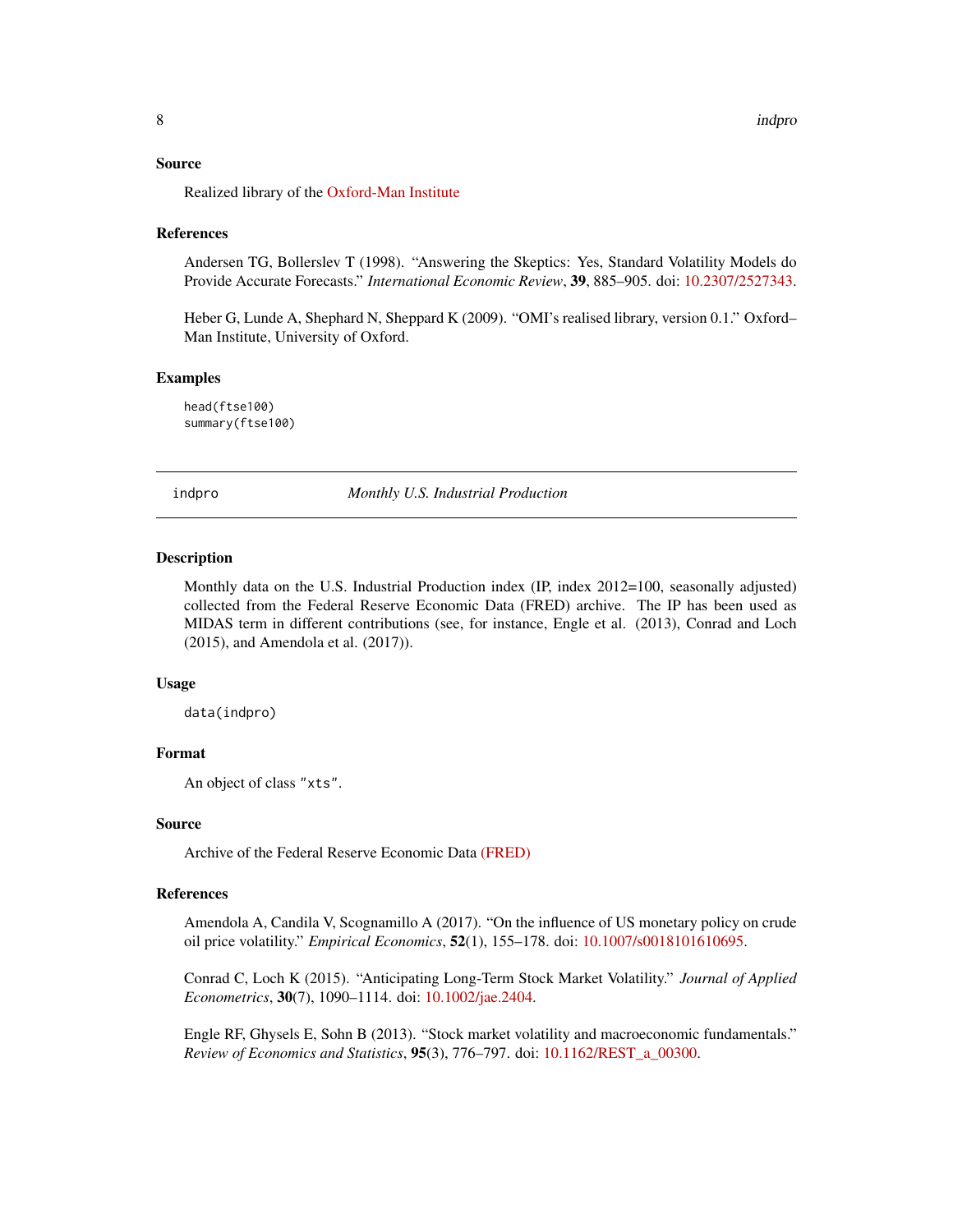#### <span id="page-8-0"></span> $\mathbf{I}$ nv  $\mathbf{9}$

#### Examples

```
head(indpro)
summary(indpro)
plot(indpro)
```
#### Inv *Inverse of a matrix*

#### Description

Calculates the inverse of a numeric matrix

#### Usage

 $Inv(x)$ 

#### Arguments

x a numeric matrix

#### Value

The inverse of x.

#### Examples

```
x<-matrix(sample(1:25,25,replace=TRUE),ncol=5)
Inv(x)
```
nasdaq *NASDAQ data*

#### Description

Daily data on NASDAQ collected from the realized library of the Oxford-Man Institute (Heber et al. 2009).

### Usage

data(nasdaq)

#### Format

An object of class "xts".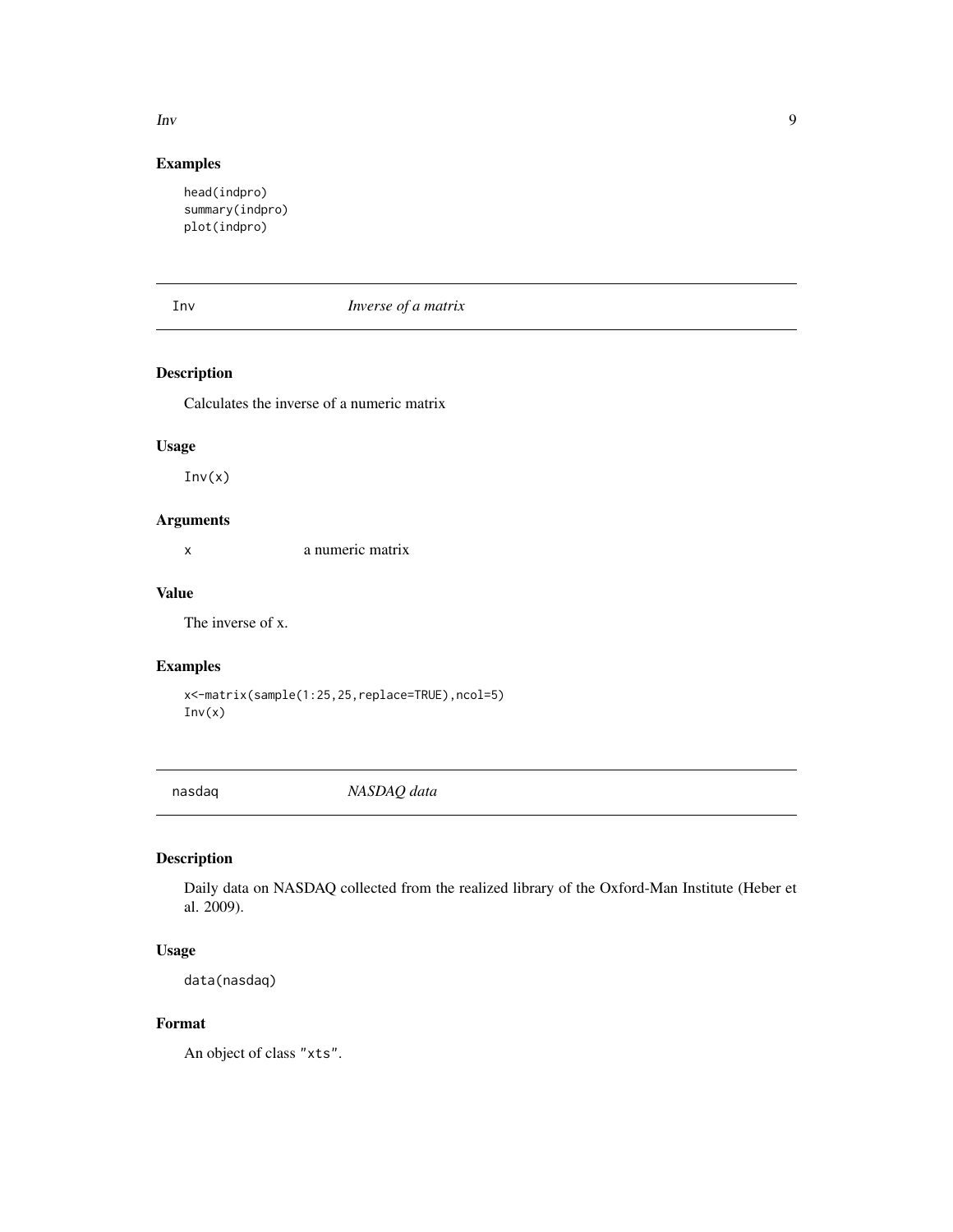#### <span id="page-9-0"></span>Details

nasdaq includes the open price (open\_price), the realized variance (rv5), and the close price (close\_price). The realized variance has been calculated using intradaily intervals of five minutes (Andersen and Bollerslev 1998).

#### Source

Realized library of the [Oxford-Man Institute](https://realized.oxford-man.ox.ac.uk/data/download)

#### References

Andersen TG, Bollerslev T (1998). "Answering the Skeptics: Yes, Standard Volatility Models do Provide Accurate Forecasts." *International Economic Review*, 39, 885–905. doi: [10.2307/2527343.](https://doi.org/10.2307/2527343)

Heber G, Lunde A, Shephard N, Sheppard K (2009). "OMI's realised library, version 0.1." Oxford– Man Institute, University of Oxford.

#### Examples

head(nasdaq) summary(nasdaq)

plot\_dccmidas *Plot method for 'dccmidas' class*

#### Description

Plots of the conditional volatilities on the main diagonal and of the conditional correlations on the extra-diagonal elements.

#### Usage

```
plot_dccmidas(
  x,
 K_c = NULL,vol_col = "black",
  long\_run\_col = "red",cex_axis = 0.75,
 LWD = 2,asset_sub = NULL
)
```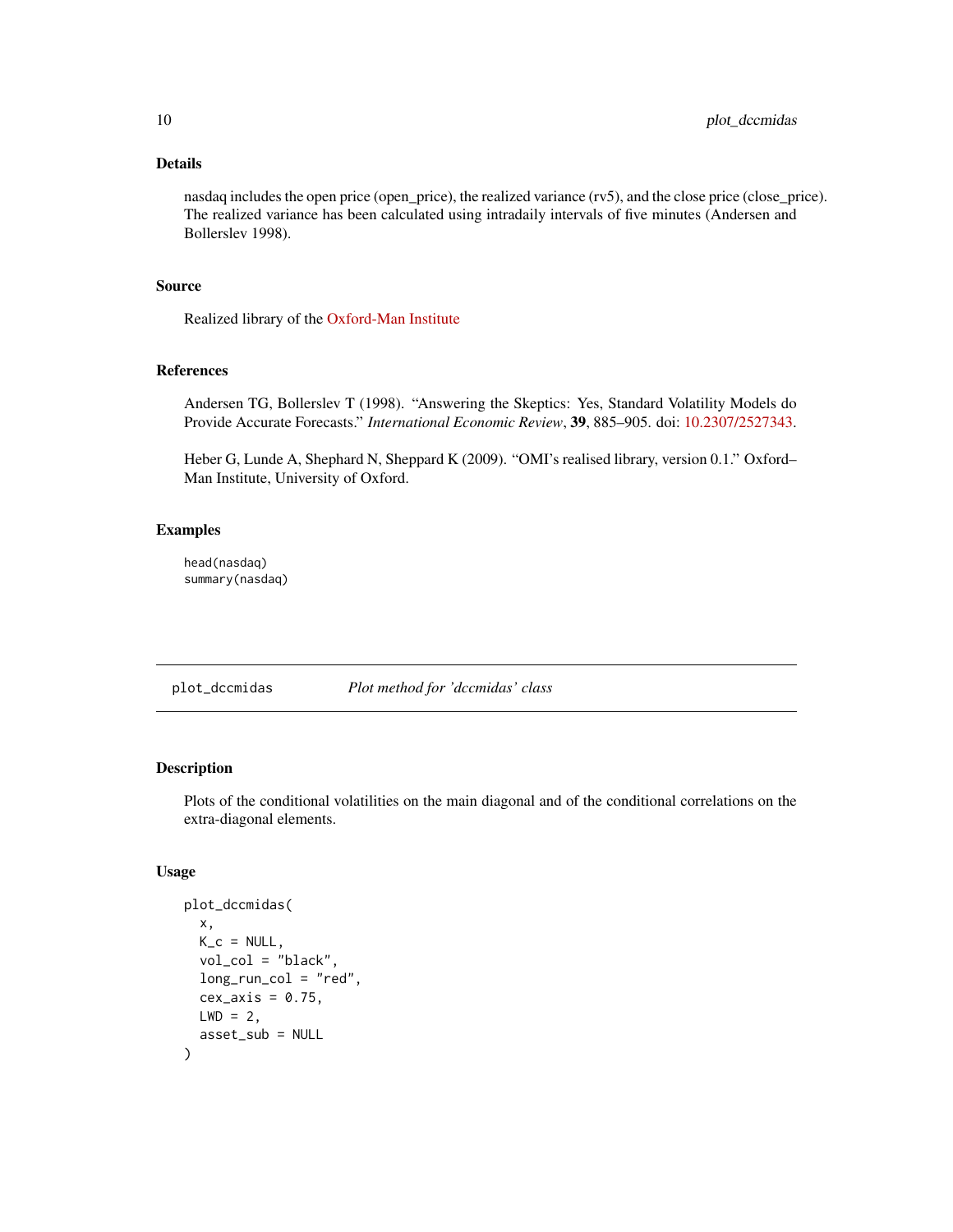#### <span id="page-10-0"></span> $\frac{11}{11}$

#### Arguments

| $\mathsf{x}$ | An object of class 'dccmidas', that is the result of a call to dcc_fit.                                               |
|--------------|-----------------------------------------------------------------------------------------------------------------------|
| $K_{-}c$     | <b>optional</b> Number of (lagged) realizations to use for the long-run correlation, if<br>'corr model' is "DCCMIDAS" |
| $vol\_col$   | optional Color of the volatility and correlation plots. "black" by default                                            |
| long_run_col | <b>optional</b> Color of the long-run correlation plots, if present. "red" by default                                 |
| cex_axis     | <b>optional</b> Size of the x-axis. Default to 0.75                                                                   |
| LWD          | <b>optional</b> Width of the plotted lines. Default to 2                                                              |
| asset_sub    | <b>optional</b> Numeric vector of selected assets to consider for the plot. NULL by<br>default                        |

#### Value

No return value, called for side effects

#### Examples

```
require(xts)
# open to close daily log-returns
r_t_s<-log(sp500['2010/2019'][,3])-log(sp500['2010/2019'][,1])
r_t_n<-log(nasdaq['2010/2019'][,3])-log(nasdaq['2010/2019'][,1])
r_t_f<-log(ftse100['2010/2019'][,3])-log(ftse100['2010/2019'][,1])
db_m<-merge.xts(r_t_s,r_t_n,r_t_f)
db_m<-db_m[complete.cases(db_m),]
colnames(db_m)<-c("S&P500","NASDAQ","FTSE100")
# list of returns
r_t<-list(db_m[,1],db_m[,2],db_m[,3])
# estimation
K_c < -144N_{C} < -36cdcc_est<-dcc_fit(r_t,univ_model="sGARCH",distribution="norm",
corr_model="DCCMIDAS",N_c=N_c,K_c=K_c)
plot_dccmidas(cdcc_est,K_c=144)
```
sp500 *S&P 500 data*

#### Description

Daily data on S&P 500 collected from the realized library of the Oxford-Man Institute (Heber et al. 2009).

#### Usage

data(sp500)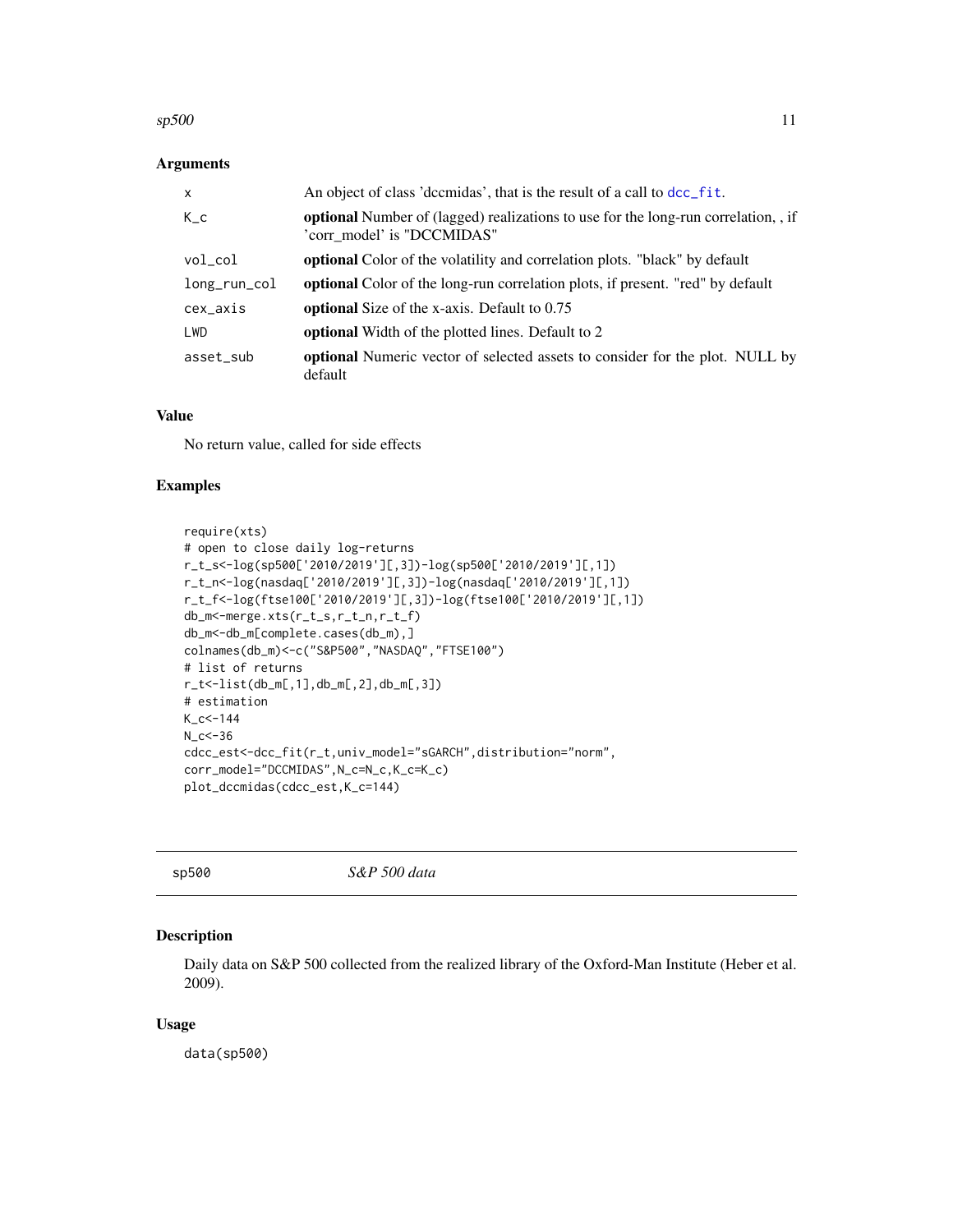An object of class "xts".

#### Details

sp500 includes the open price (open\_price), the realized variance (rv5), and the close price (close\_price). The realized variance has been calculated using intradaily intervals of five minutes (Andersen and Bollerslev 1998).

#### Source

Realized library of the [Oxford-Man Institute](https://realized.oxford-man.ox.ac.uk/data/download)

#### References

Andersen TG, Bollerslev T (1998). "Answering the Skeptics: Yes, Standard Volatility Models do Provide Accurate Forecasts." *International Economic Review*, 39, 885–905. doi: [10.2307/2527343.](https://doi.org/10.2307/2527343)

Heber G, Lunde A, Shephard N, Sheppard K (2009). "OMI's realised library, version 0.1." Oxford– Man Institute, University of Oxford.

#### Examples

head(sp500) summary(sp500)